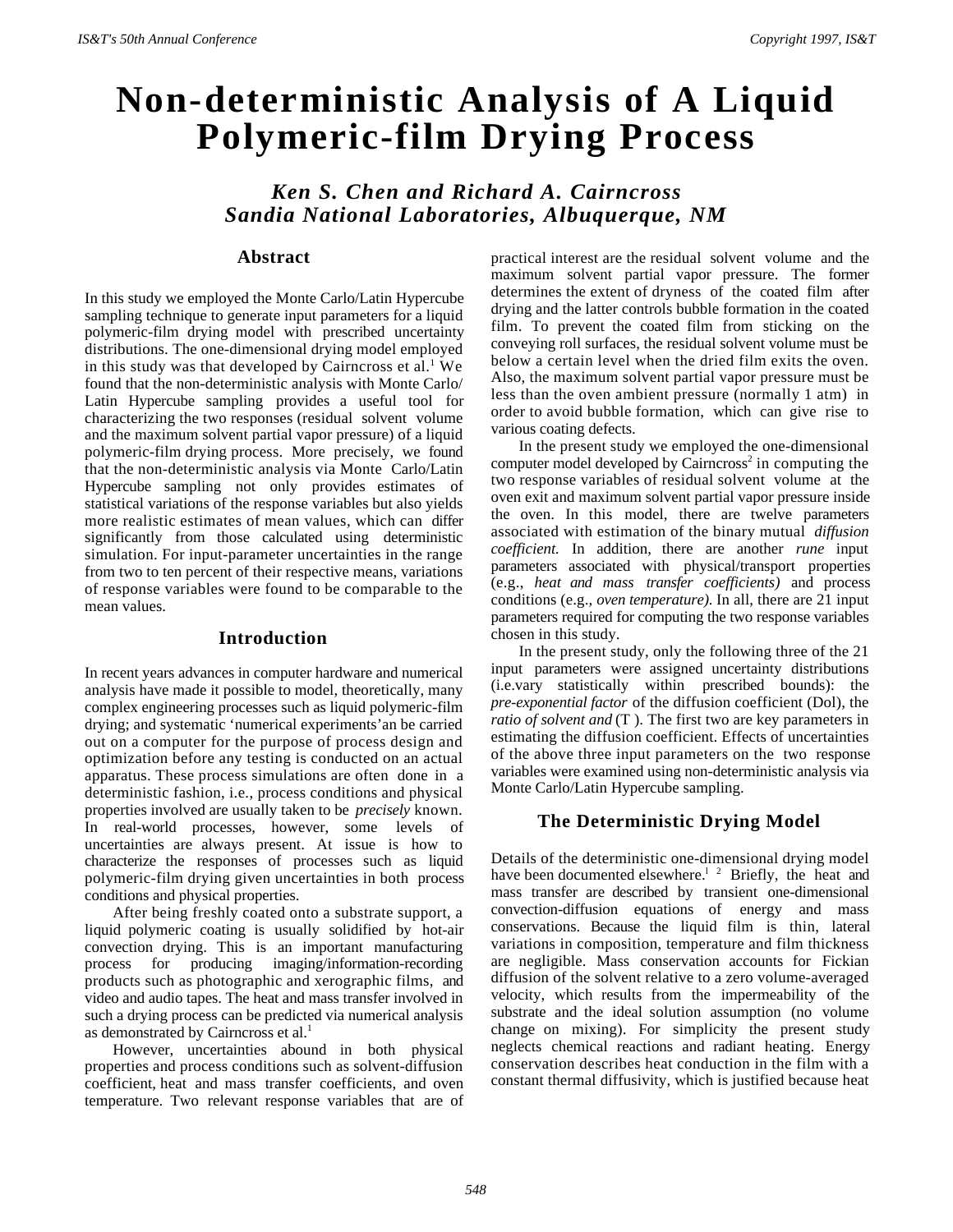conduction in liquids is much faster than mass transfer and the resulting temperature gradients are small.

Heat is added to the coated film from both the evaporating and the substrate surfaces. The evaporated solvent vapor is removed from the vapor/liquid interface and carried away by the hot air convective motion. The mass and thermal fluxes across the evaporating surface can be conveniently approximated by using, respectively, mass and heat transfer coefficients. Heat transfer coefficients for air jets impinging on a flat surface can be estimated by experimentally determined empirical correlations (see, e.g., Ref.3). Once the heat transfer coefficient is known, the mass transfer coefficient can be calculated using the Chilton-Colburn analogy. As solvent evaporation proceeds and the liquid polymeric film solidifies, the solvent diffusivity drops precipitously. Consequently, the drying process or rate of solvent removal is often controlled by the dynamic solvent diffusivity. Since direct measurement of solvent diffusivity is normally very difficult, it is estimated from the free volume theory, which requires a total of *twelve* parameters. For several well-known solvent-polymer systems (e.g., Toluene-Polystyrene), it has been shown that these twelve parameters can be estimated using solvent viscosity and density data and a small amount of thermodynamic and diffusivity data. Again, significant levels of uncertainty in value of the diffusion coefficient obtained this way will be expected.

# **Monte Carlo Sampling Techniques**

Once the input parameters and their ranges of statistical variations are identified, run data (i.e., parameters used to describe physical properties and process conditions) can be generated using the *completely random sampling* (or *simple sampling)* technique or the more efficient sampling techniques such as a *constrained randomization sampling* technique, namely the *Latin Hypercube sampling* (LHS) technique. For the same level of accuracy in response variable(s), it has been shown that LHS outperforms simple sampling significantly with respect to number of observation or runs required. As will be shown later in this paper, LHS can reduce the number of runs (for achieving the same level of convergence) by as much as an order of magnitude.

LHS was originally developed by Mckay, Conover and Beckman<sup>4</sup>. Briefly, LHS generates run data, i.e., selecting *n* (here, *n is* the number of observations or runs) different values for each run from each of *k* input variables  $X_i, \ldots, X_k$ , as follows<sup>5</sup> : the range of each input variable is divided into *n* nonoverlapping intervals on the basis of equal probability; one value from each interval is selected at random with respect to the probability density in the interval; the *n* values thus obtained for  $X_l$  are paired in a random manner (equally likely combinations) with the *n* values of  $X_2$ ; these *n* pairs are combined in a random manner with the *n* values of  $X_3$  to form *n* triplets, and so on, until *n* k-tuplets are formed. The LHS computer subroutine used in the present study was originally developed by Iman et al.<sup>6</sup> at Sandia National Laboratories.

# **Results and Discussion**

The non-deterministic analysis of the liquid polymeric-film drying process can be summarized as follows: Monte Carlo/ LHS sampling techniques were used to generate values of the three input parameters that were selected to vary statistically within prescribed bounds (values of the other 18 input parameters were fixed). Once values of the three input parameters were available, the deterministic drying computer model was employed to compute the two response variables of interest. After responses were computed for each observation or run, statistics of the two response variables were determined.

In the deterministic drying computer model, the set of time-dependent, highly nonlinear partial differential equations that govern the drying/solidification dynamics are first reduced to a system of differential algebraic residual equations by employing Galerkin's method with finite element basis functions (for details, see Ref. 2). The dynamic system of residual differential-algebraic equations are then solved by using DASSL, a robust differential/algebraic system solver.<sup>7</sup> In computing the two response variables reported here, 44 *unknowns* (or degrees of freedom) were employed; the required CPU time (for each run) ranges from about 9 *seconds* (on a Sun SPARCstation 20), to about 2.7 *seconds* (on a IBM SP2), to about 1.9 *seconds* (on a Cray Y-MP) for integrating the equations from the initial wet coating to the final dry coating with the total drying time set to 30 *seconds.*

Table 1 lists the base case values of the three input parameters selected to vary and values of the other 18 input parameters used in the present study; here, a binary Toluene-Polystyrene system was considered and a single-zone drying oven was employed.

# **Effect of Number of Observations on Convergence**

Figures 1 and 2 show effect of number of observations on convergence of predicted mean value and standard deviation of residual solvent volume and maximum solvent partial vapor pressure, using simple sampling and LHS. Here, a lognormal distribution with an input mean value of 4.82x108 m2/s and an error factor of 4 (dimensionless) was assigned to the pre-exponential factor, Dol; a normal distribution with a mean of 0.85 and a standard deviation of 0.045 was specified for the ratio of solvent and polymer jumping units, t; lastly, a normal distribution with a mean value of 116  $\degree$ C and a standard deviation of 11.6  $\degree$ C was chosen for the oven temperature, TÏ.

For the mean value of residual solvent volume, it takes only about 50 runs to obtain an estimate of its *converged value* to within 1% (here, the converged value is taken to be that calculated with 10,000 runs using LHS) using LHS whereas more than 2,000 runs are required to achieve the same level of convergence using simple sampling. For the mean value of the maximum solvent partial vapor pressure, only 20 runs are needed to approximate its converged value to within 1% using LHS whereas more than 300 runs are required using simple sampling. For the standard deviation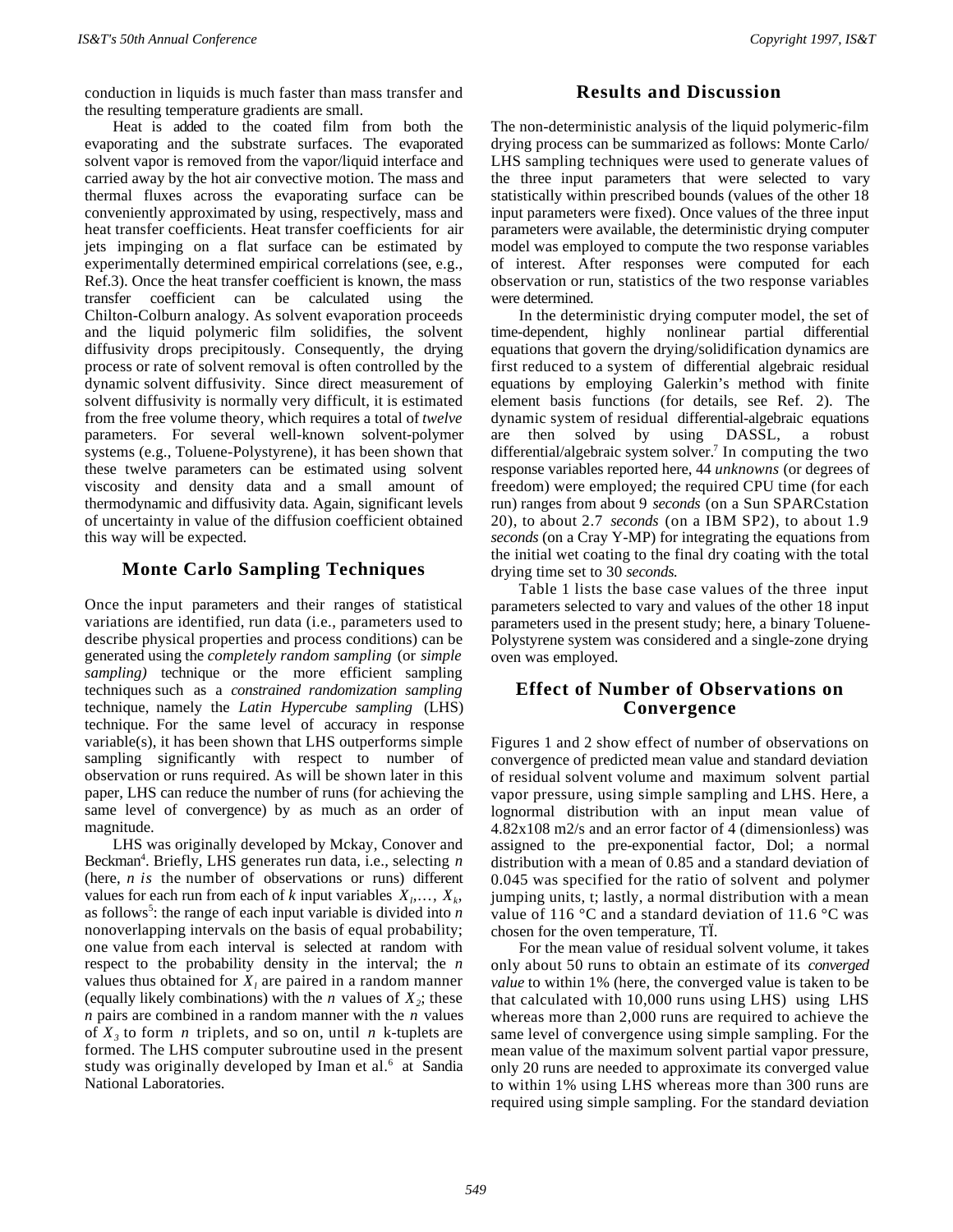of residual solvent volume, it takes about 400 runs to obtain the 99% convergence (i.e., reduce the error to within 1%) using LHS whereas more than 2,000 runs are necessary using simple sampling. For the standard deviation of the maximum solvent partial vapor pressure, the required number of runs to reduce the estimate error to within 1 % are about 700 and more than 4,000, respectively for using LHS and simple sampling.



*Figure 1. Effect of number of observations on convergence of predicted residual solvent volume (with unbounded lognormal distribution i: (a) mean value; (b) standard deviation.*

In short, for the mean value estimate, LHS outperforms simple sampling by more than an order of magnitude. For the standard-deviation estimate, the LHS results in runnumber reduction by a factor of five or more when compared with the simple sampling. For response calculations that require intensive CPU time, reduction in the number of runs needed to achieve the desired level of convergence translates into huge savings in computational costs.

It is informative to compare predictions of the two response variables computed from deterministic simulations with that determined from nondeterministic analysis. Using the respective mean values as input to the deterministic



*Figure 2. Effect of number of observations on convergence of predicted maximum solvent partial vapor pressure (with unbounded lognormal distribution): (a) mean value; (b) standard devuation.*

model, the residual solvent volume (per unit area of drying surface) was calculated to be 120.85 μ*m* and the maximum solvent partial pressure to be 1.0197 *atm.* With the distribution functions and degrees of scattering for the three input parameters chosen here, the nondeterministic model (with LHS) yielded an estimate of 658.73 μ*m* as the expected or mean value for the residual solvent volume and the corresponding standard deviation of 825.22 μ*m*; for the maximum solvent partial vapor pressure, the estimates were 1.0523 *atm* and 0.2705 *atm,* respectively for the mean value and the standard deviation. In short, the mean value of maximum solvent partial vapor pressure estimated from nondeterministic analysis differs from that calculated from the deterministic model by a mere 3.1% but the corresponding standard deviation was found to be quite significant (24.4% of the mean value). As for the residual solvent volume, the mean value estimated from the nondeterministic model is 5.45 times of that calculated from the deterministic model; moreover, the estimated standard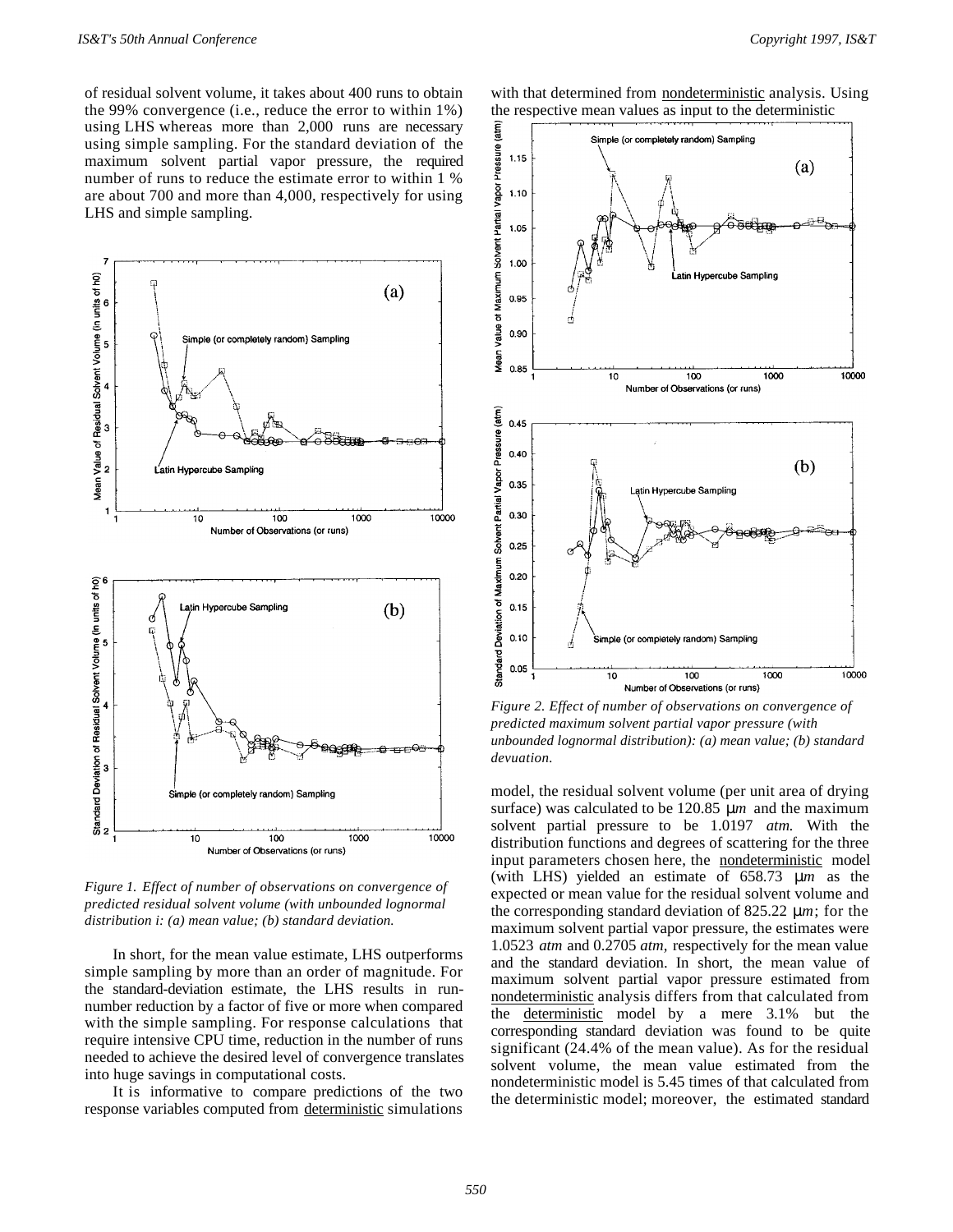deviation is actually greater than the mean value. This implies that the chosen degrees of scattering for the three input parameters are too high (particularly for the oven temperature) and the estimates are not reliable. In other words, the standard deviations for the three input parameters need to be smaller in order to obtain realistic estimates for the residual solvent volume. In practice, to obtain lower degrees of scattering of the input-parameter data certainly demands better measurement techniques and more precise instruments. In any case, as demonstrated here, nondeterministic analysis provides a useful tool for determining the statistical variations of response variables in manufacturing processes like liquid polymeric-film drying.



*Figure 3. Effect of distribution types and specifications on convergence of predicted residual solvent volume: (a) mean value; (b) standard deviation. (Here, sigma denotes the standard deviation in the three input parameters chosen to vary).*

#### **Effect of Uncertaintydistribution-function Types**

To generate input parameters using either simple sampling or LHS, we must specify the types of uncertainty distributions. It is certainly ideal if we have complete descriptions of the uncertainty distributions (e.g., via proper measurements). But more often than not, only very limited information regarding the uncertainty distributions is

known. In this case, how an analyst chooses an uncertainty distribution becomes a very relevant question. If only the lower and upper bounds of a distribution are known, one may want to start with the *uniform* distribution. If the mean or expected value is also available, one can use the maximum *entropy* (i.e. a truncated exponential) distribution. When both mean value and standard deviation are known, one can certainly employ the *normal distribution,* which provides a more complete description over either the uniform or maximum entropy distribution.



*Figure 4 Effect of distribution types and specifications on convergence of predicted maximum solvent partial vapor pressure: (a) mean value; (b) standard deviation. (Here, sigma denotes the standard deviation in the three input parameters chosen to vary).*

To examine effects of distribution types on statistics of response variables, we computed predictions of mean value and standard deviation for the residual solvent volume and the maximum solvent partial vapor pressure, using *uniform, maximum entropy,* and *bounded normal distributions* with various standard deviations, respectively. The results are plotted in Figures  $3 \& 4$ . In all cases, three input pararneters, the pre-exponential factor  $(D_{0l})$ , the ratio of solvent and polymer jumping units (ξ), and the oven temperature (TÏ), were varied statistically and assigned the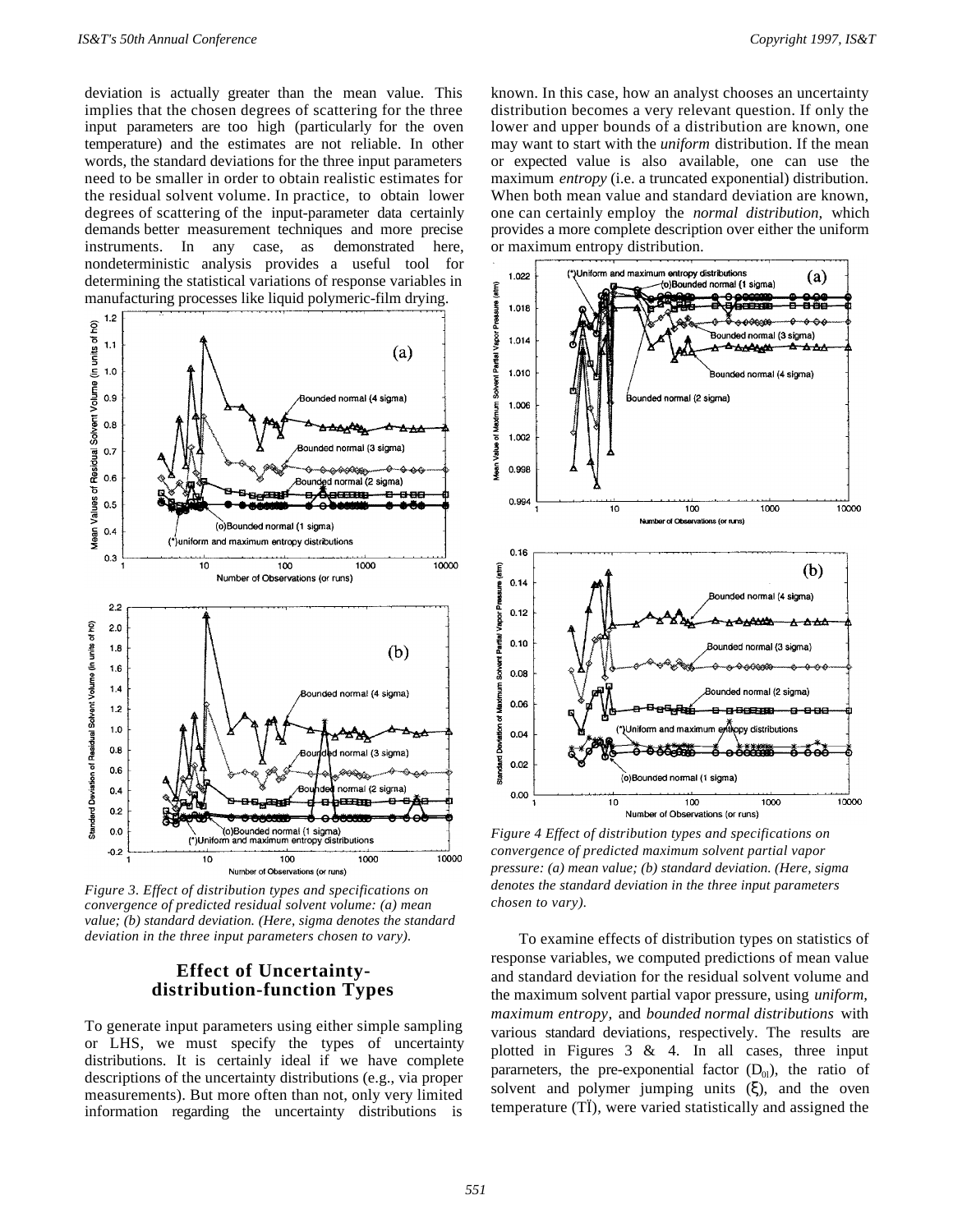same type of distribution function. Here, the lower bound for  $D_{0l}$  was set to 4.338×10<sup>-8</sup> m<sup>2</sup>/s and the upper bound to  $5.302 \times 10^{-8}$  m<sup>2</sup>/s; for  $\xi$ , the lower bound was 0.765 and the upper bound 0.935; TÏ has a lower bound of 114°C and an upper bound of 118 °C. For the maximum entropy distribution, mean values of  $4.82 \times 10^{-8}$  m<sup>2</sup>/s, 0.85 and 116<sup>o</sup>C were specified, respectively for  $D_{0l}$ , ξ, and TÏ; and the lower and upper bounds were set identically as that for the case of uniform distribution. In the case of bounded normal distribution, the lower and upper bounds and the mean value were the same as that for the case of maximum entropy distribution; four different sets of standard deviations were specified: in the basecase set, standard deviations for  $D_{0l}$ ,  $\xi$ , and T<sup> $\ddot{\text{I}}$ </sup> were set to 0.241×10<sup>-8</sup> m<sup>2</sup>/s, 0.0425 and 1.16<sup>o</sup>C, respectively; in the second set, each standard deviation was doubled, e.g.  $D_{0l}$  now has a standard deviation of  $0.482 \times 10^{-8}$ m<sup>2</sup>/s; in the third set, each standard deviation was tripled, e.g.  $D_{0l}$  Ïnow has a standard deviation of 0.723  $\times$ 10<sup>-8</sup> m<sup>2</sup>/s; in the fourth set, each standard deviation was quadrupled, e.g.  $D_{0l}$  now has a standard deviation of  $0.964 \times 10^{-8}$  m<sup>2</sup>/s.



*Figure 5. Effect of distribution types and specifications on predicted response variable values at 10,000 observations or runs. (a) residual solvent volume; (b) maximum solvent partial vapor pressure. (Here, Bnormall denotes bounded normal distribution with I standard deviation in input parameters, Bnormal2 with 2 standard deviation, Bnormal3 with 3 standard deviations, etc.)polymer jumping units (E,),* and the *oven temperature*

As shown in Figures  $3 \& 4$ , statistics of the two response variables calculated using the *uniform* and *maximum entropy* distributions are very close, to within five significant figures (it should be pointed that both the uniform and maximum entropy distribution functions yield spurious estimates, i.e., spikes, at run numbers of 300 and 4000, respectively; what causes this is not clear to the authors at this point). The bounded normal distribution with small standard deviations yields statistics close to that predicted with both the uniform and maximum entropy distributions. As the input data become more scattered (i.e. the standard deviation varies but the mean value is kept the same), however, discrepancies rise rapidly. In Figure 5, the mean values of residual solvent volume and maximum solvent partial pressure estimated from the nondeterministic model with different input distribution functions are further compared with that calculated from the deterministic model. For residual solvent volume, estimates obtained using the uniform and maximum entropy distribution functions are very close, and they differ only slightly from that using the bounded normal distribution function with small standard deviations. But the discrepancy rises rapidly as input data become more scattered. The same is true for maximum solvent partial vapor pressure though the effects are much smaller.

In short, with the small uncertainties as specified here for the three input parameters, the effect on the predicted residual solvent volume is significant but the effect on the maximum solvent partial vapor pressure is small. For the residual solvent volume, its calculated standard deviation is nearly 30% of its predicted mean value. For the maximum solvent partial vapor pressure, its standard deviation was estimated to be more than 3%.

Again, it should be noted that the uncertainty levels chosen in this sub-section are less than that specified in the previous sub-section on the effects of number of observations; moreover, unbounded normal and lognormal distributions were used in that previous sub-section whereas bounded distribution functions were employed in this subsection.

#### **Summary and Conclusions**

It was demonstrated in the present study that the nondeterministic analysis with Monte Carlo/Latin Hypercube sampling provides a useful tool for characterizing the two responses (residual solvent volume and the maximum solvent partial vapor pressure) of a liquid polymeric-film drying process subject to uncertainties in the three input parameters: pre-exponential factor of the diffusivity, the ratio of solvent and polymer jumping units, and the oven temperature. By employing the Latin Hypercube Sampling technique, we were able to reduce the number of observations or runs required to achieve the same level of convergence for the response variables by as much as an order of magnitude when compared with using simple sampling. Also, the uncertainty-distribution types were